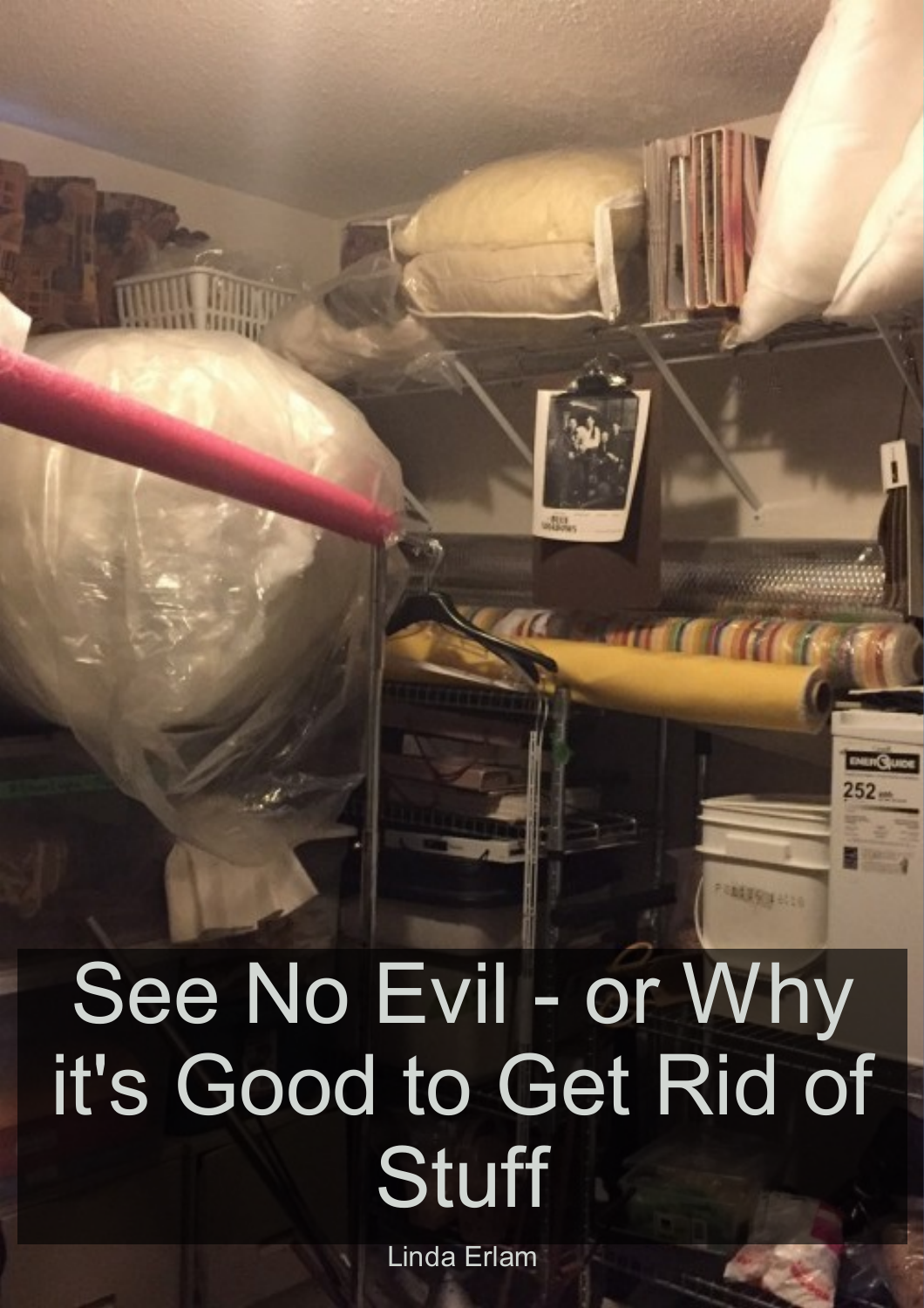## See No Evil - Design Sewlutions

I threw out a whole bunch of magazines. Well, I didn't actually throw them in the trash, but they are gone out of my life. Some of them were eight or nine years old, and I'm sure I hadn't looked at them in seven or eight years. But I kept them, and after looking at each one of them during the clean-out I couldn't tell why I kept any single one.



No, not this many. But close

I'm going to tackle my fabric stash next. A lot of women have fabric stashes. Mine is a bit unusual because I don't have many little bits of fun fabric, I have a whole lot of big rolls of fabric. One of them I have been carting around for 14 years. It's really ugly, and I can't see it being used anywhere, but it was expensive fabric, and I am having a hard time giving it to the thrift shop. But I'm going to do it.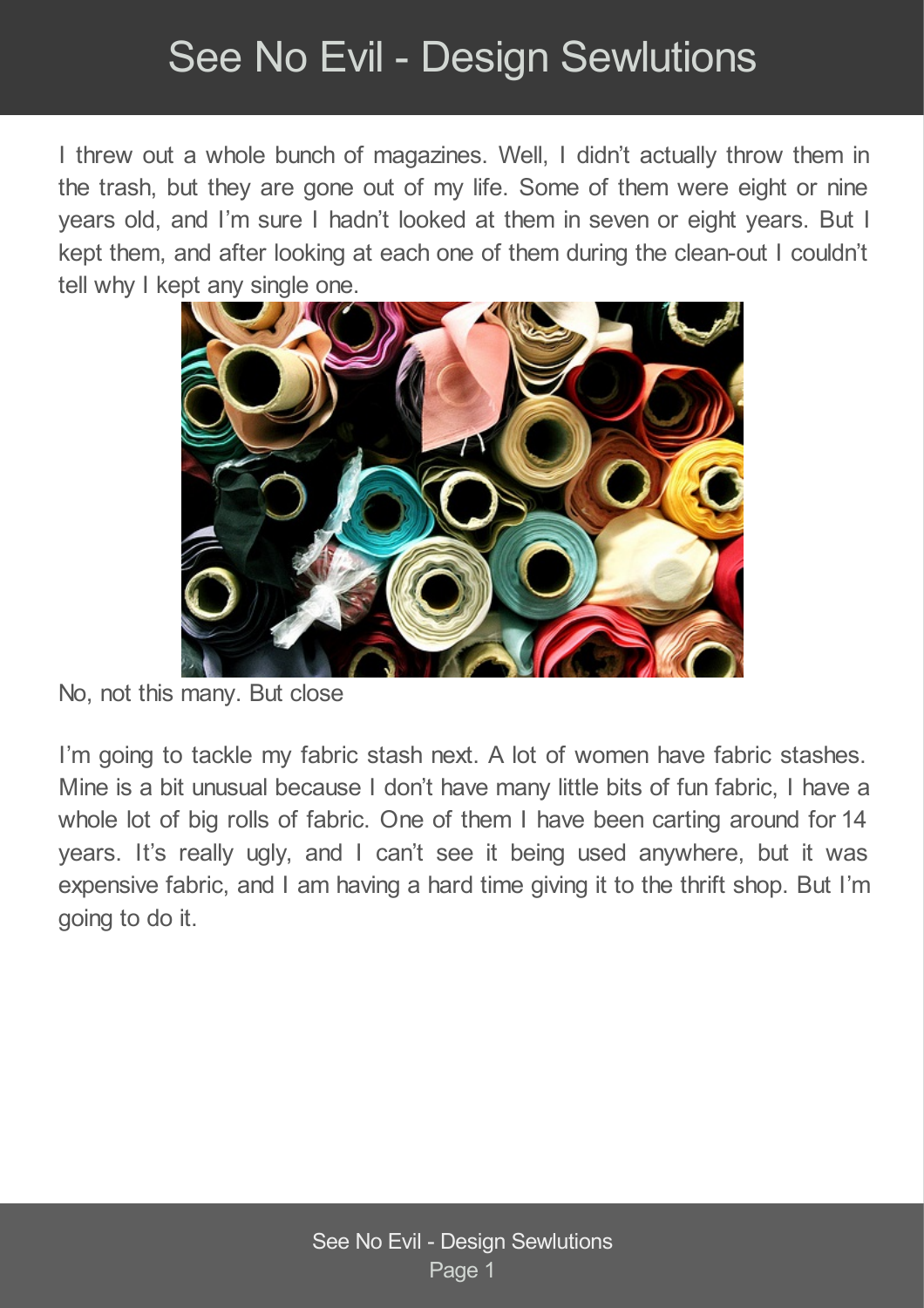## See No Evil - Design Sewlutions



Not old enough to be vintage, too old to be current.

I'm going to get rid of the two big boxes of sewing patterns I have. I realized the other day I haven't even opened the boxes in two years. And there are two unlabeled 70-liter containers on another shelf. If I can keep myself from opening anything and can get them to the car and out of here, I'll have TWO empty shelves in the store room.

I know I'm tempting fate by not looking — isn't there a saying that if you throw it out, you'll need it in a few days? I've figured out that one — if you don't look and remind yourself you have one, when you come to the point where you need one, you won't remember you had one so voila!!! you're off the hook. You get into trouble when you look. This is one instance where not knowing is best.